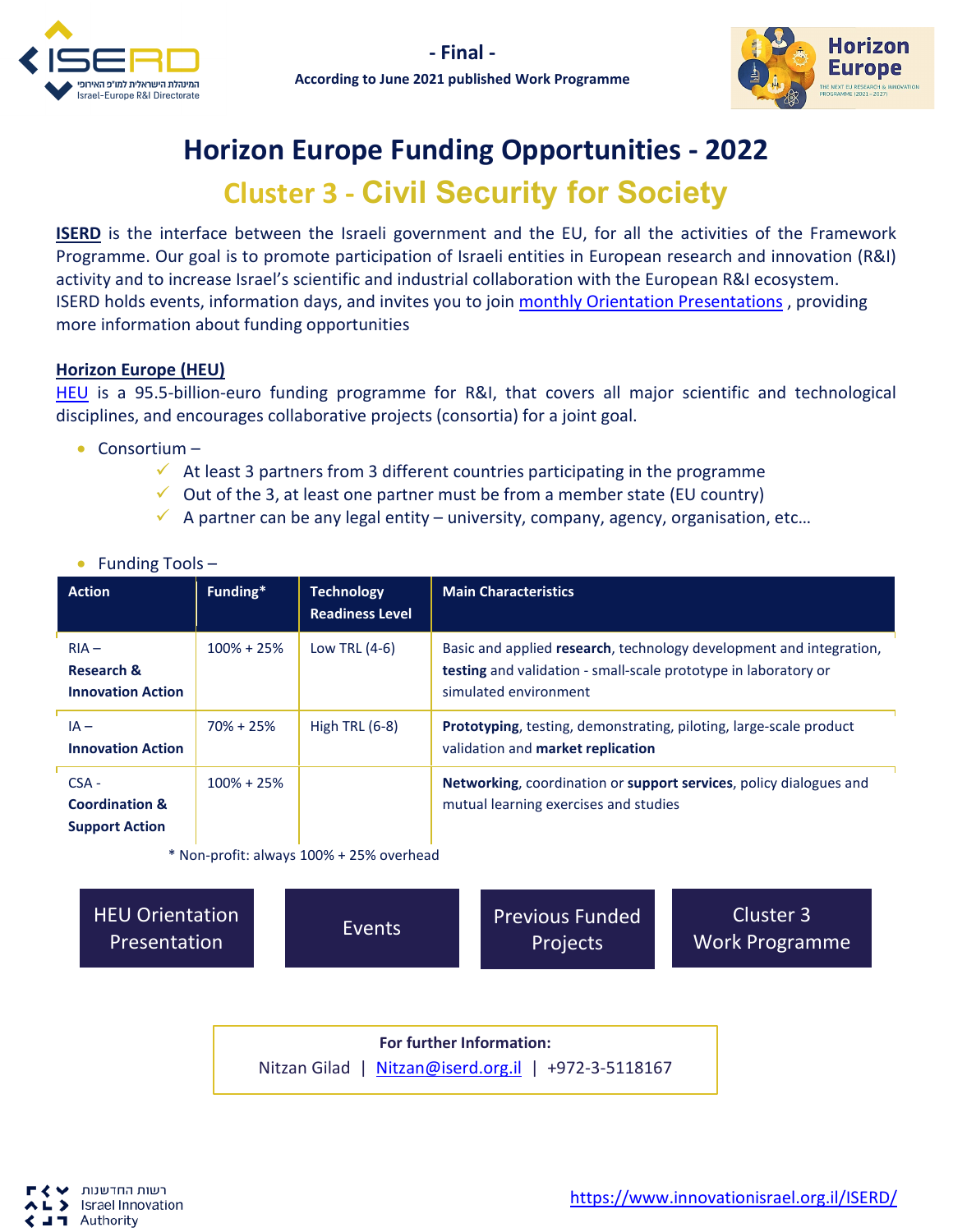



| <b>Topic</b>                                                                                                                                                                         | <b>Expected TRL</b> | <b>Topic Budget</b><br>[ME] | <b>Action</b> | <b>Deadline</b><br>[dd.mm.yyyy] |  |
|--------------------------------------------------------------------------------------------------------------------------------------------------------------------------------------|---------------------|-----------------------------|---------------|---------------------------------|--|
| Destination 1 - Better protect the EU and its citizens against Crime and Terrorism                                                                                                   |                     |                             |               |                                 |  |
| FCT01 - Modern information analysis for fighting crime and terrorist - calls ONLY in 2021                                                                                            |                     |                             |               |                                 |  |
| FCT02 - Improved forensics and lawful evidence collection                                                                                                                            |                     |                             |               |                                 |  |
| HORIZON-CL3-2022-FCT-01-01:<br>Improved crime scene investigations related to<br>transfer, persistence and background abundance                                                      | $7 - 8$             | 7M                          | ΙA            | 23.11.2022                      |  |
| HORIZON-CL3-2022-FCT-01-02:<br><b>Better understanding the influence of</b><br>organisational cultures and human interactions in<br>the forensic context as well as a common lexicon |                     | 3M                          | <b>RIA</b>    | 23.11.2022                      |  |
| FCT03 - Enhanced prevention, detection and deterrence of societal issues related to various forms of crime                                                                           |                     |                             |               |                                 |  |
| HORIZON-CL3-2022-FCT-01-03:<br><b>Enhanced fight against the abuse of online gaming</b><br>culture by extremists                                                                     |                     | 3M                          | <b>RIA</b>    | 23.11.2022                      |  |
| FCT04 - Increased security of citizens against terrorism, including in public spaces                                                                                                 |                     |                             |               |                                 |  |
| HORIZON-CL3-2022-FCT-01-04:<br><b>Public spaces are protected while respecting</b><br>privacy and avoiding mass surveillance                                                         |                     | 3M<br>(Lump-sum)            | <b>CSA</b>    | 23.11.2022                      |  |
| FCT05 - Organised crime prevented and combated                                                                                                                                       |                     |                             |               |                                 |  |
| HORIZON-CL3-2022-FCT-01-05:<br><b>Effective fight against corruption</b>                                                                                                             | $6 - 7$             | 5M                          | IA            | 23.11.2022                      |  |
| HORIZON-CL3-2022-FCT-01-06:<br><b>Effective fight against illicit drugs production and</b><br>trafficking                                                                            | $6 - 7$             | 5M                          | ΙA            | 23.11.2022                      |  |
| HORIZON-CL3-2022-FCT-01-07:<br><b>Effective fight against trafficking in human beings</b>                                                                                            | $6 - 7$             | 5M                          | IA            | 23.11.2022                      |  |
| FCT06 - Citizens are protected against cybercrime - calls ONLY in 2021                                                                                                               |                     |                             |               |                                 |  |
| <b>Destination 2 - Effective management of EU external borders</b>                                                                                                                   |                     |                             |               |                                 |  |
| <b>BM01 - Efficient border surveillance and maritime security</b>                                                                                                                    |                     |                             |               |                                 |  |
| HORIZON-CL3-2022-BM-01-01:<br><b>Improved underwater detection and control</b><br>capabilities to protect maritime areas and sea<br>harbours                                         | $4 - 6$             | 6M                          | <b>RIA</b>    | 23.11.2022                      |  |

Information updated according to June 2021 Final Work Programme

[https://www.innovationisrael.org.il/ISERD/](https://www.innovationisrael.org.il/ISERD)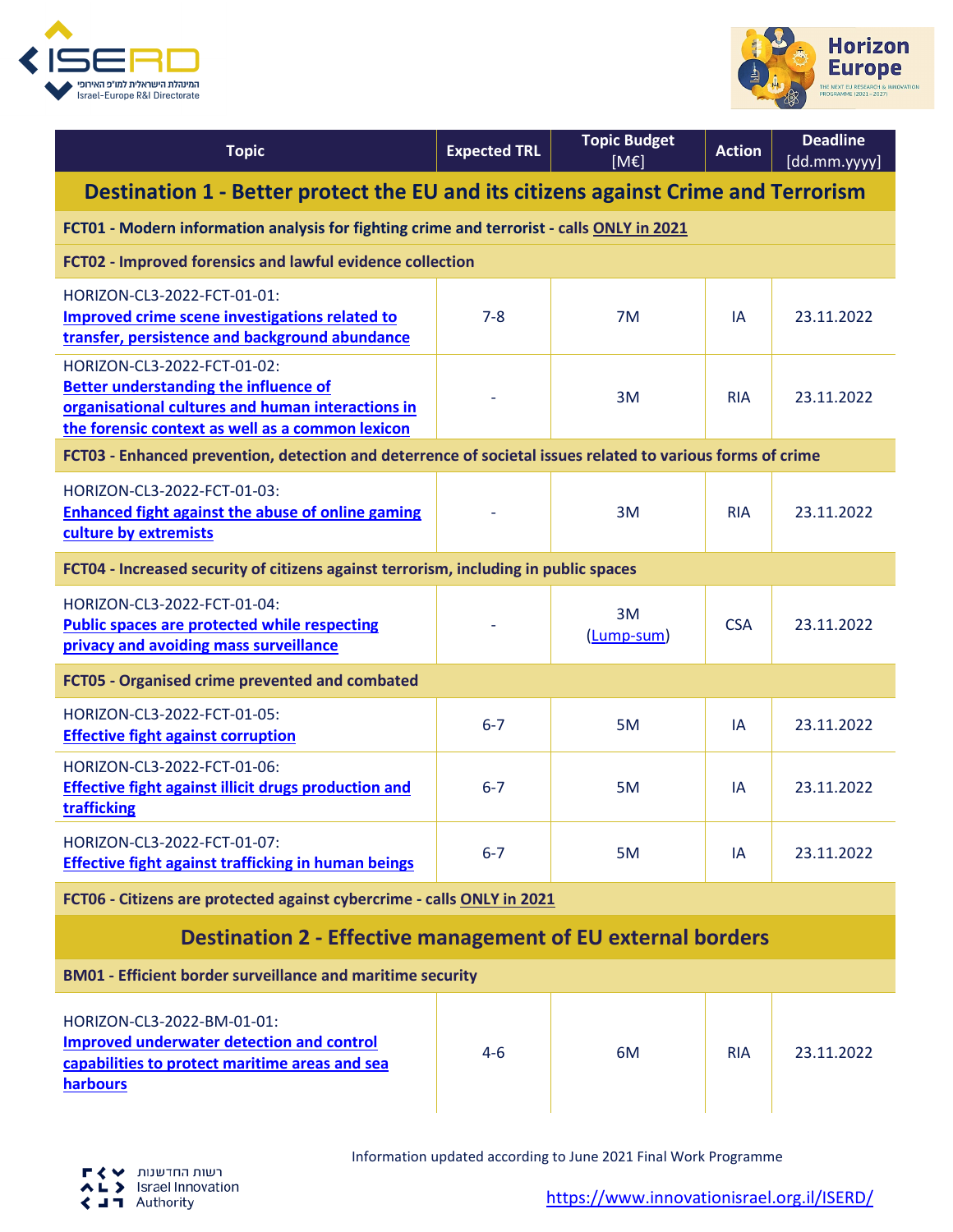



| <b>Topic</b>                                                                                                                                                                                                  | <b>Expected TRL</b> | <b>Topic Budget</b><br>[ME] | <b>Action</b> | <b>Deadline</b><br>[dd.mm.yyyy] |  |
|---------------------------------------------------------------------------------------------------------------------------------------------------------------------------------------------------------------|---------------------|-----------------------------|---------------|---------------------------------|--|
| <b>BM02 - Secured and facilitated crossing of external borders</b>                                                                                                                                            |                     |                             |               |                                 |  |
| HORIZON-CL3-2022-BM-01-02:<br><b>Enhanced security of, and combating the frauds</b><br>on, identity management and identity and travel<br>documents                                                           | $7 - 8$             | 6M                          | IA            | 23.11.2022                      |  |
| <b>BM03 - Better customs and supply chain security</b>                                                                                                                                                        |                     |                             |               |                                 |  |
| HORIZON-CL3-2022-BM-01-03:<br><b>Better, more portable and quicker analysis and</b><br>detection for customs                                                                                                  | $7 - 8$             | 6M<br>(funding 2 projects)  | IA            | 23.11.2022                      |  |
| HORIZON-CL3-2022-BM-01-04: OPEN TOPIC<br>Proposals that address research themes or challenges<br>already covered by other topics in this Destination in<br>2021 or 2022 cannot be submitted under this topic. | $5 - 7$             | 3.5M                        | <b>RIA</b>    | 23.11.2022                      |  |
| HORIZON-CL3-2022-BM-01-05: OPEN TOPIC<br>Proposals that address research themes or challenges<br>already covered by other topics in this Destination in<br>2021 or 2022 cannot be submitted under this topic. | $5 - 7$             | 3.5M                        | IA            | 23.11.2022                      |  |
| <b>Destination 3 - Resilient Infrastructure</b>                                                                                                                                                               |                     |                             |               |                                 |  |
| INFRA01 - Improved preparedness and response for large-scale disruptions of European infrastructures - Call ONLY<br>in 2021                                                                                   |                     |                             |               |                                 |  |
| <b>INFRA02 - Resilient and secure smart cities</b>                                                                                                                                                            |                     |                             |               |                                 |  |
| HORIZON-CL3-2022-INFRA-01-01:<br><b>Nature-based Solutions integrated to protect local</b><br>infrastructure                                                                                                  | $4 - 5$             | 5M<br>(Lump-sum)            | <b>RIA</b>    | 23.11.2022                      |  |
| HORIZON-CL3-2022-INFRA-01-02:<br><b>Autonomous systems used for infrastructure</b><br>protection                                                                                                              | $6 - 7$             | 6M<br>(Lump-sum)            | IA            | 23.11.2022                      |  |
| <b>Destination 4 - Increased cybersecurity</b>                                                                                                                                                                |                     |                             |               |                                 |  |
| CS01 - Secure and resilient digital infrastructures and interconnected systems                                                                                                                                |                     |                             |               |                                 |  |
| HORIZON-CL3-2022-CS-01-01:<br><b>Improved monitoring of threats, intrusion</b><br>detection and response in complex and<br>heterogeneous digital systems and infrastructures                                  | 7                   | 21M<br>(funding 4 projects) | IA            | 16.11.2022                      |  |
| CS02 - Hardware, software and supply chain security                                                                                                                                                           |                     |                             |               |                                 |  |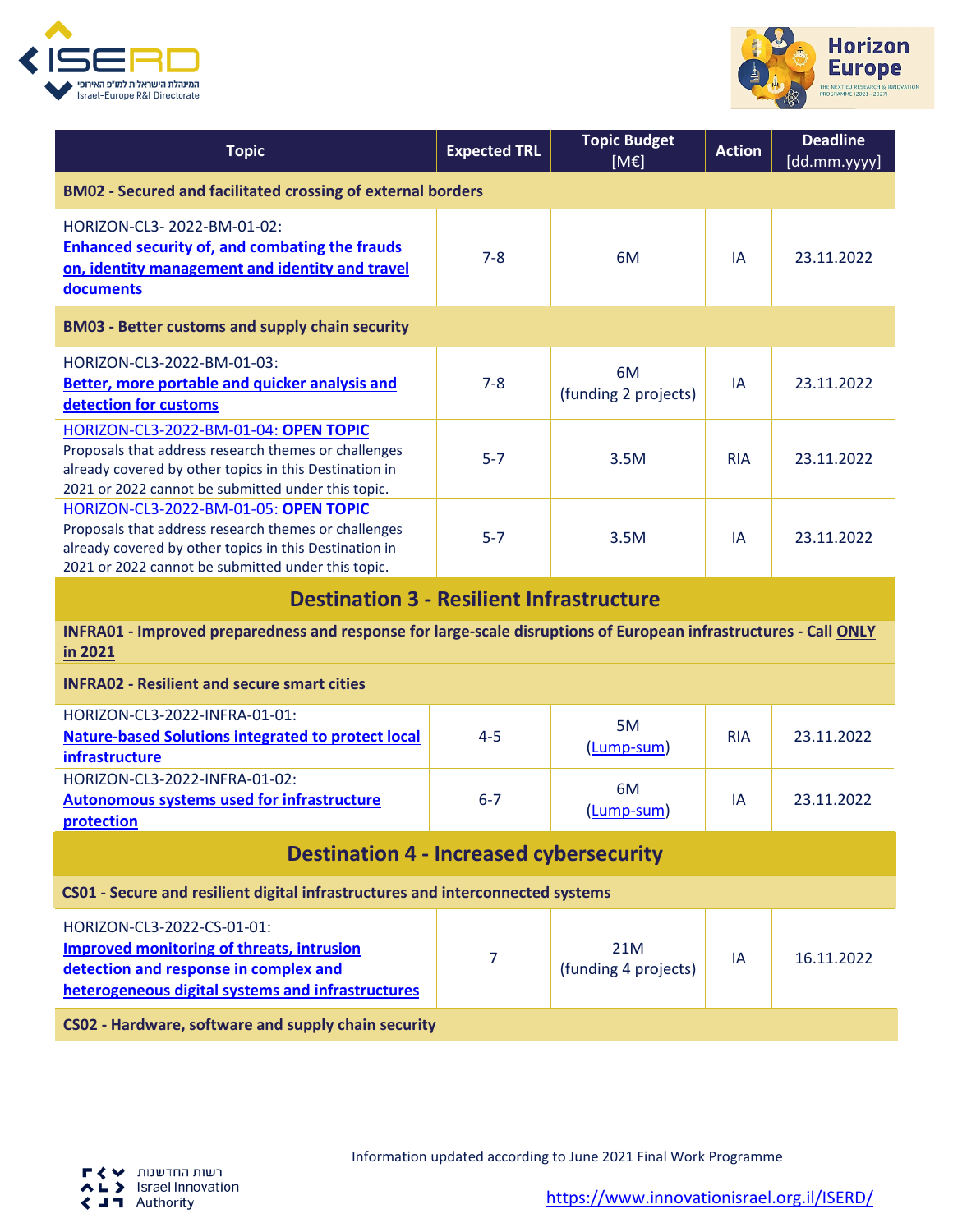



| <b>Topic</b>                                                                                                                                                                                          | <b>Expected TRL</b> | <b>Topic Budget</b><br>[ME]        | <b>Action</b> | <b>Deadline</b><br>[dd.mm.yyyy] |
|-------------------------------------------------------------------------------------------------------------------------------------------------------------------------------------------------------|---------------------|------------------------------------|---------------|---------------------------------|
| HORIZON-CL3-2022-CS-01-02:<br><b>Trustworthy methodologies, tools and data</b><br>security "by design" for dynamic testing of<br>potentially vulnerable, insecure hardware and<br>software components | 4                   | 17.3M<br>(funding 4 projects)      | <b>RIA</b>    | 16.11.2022                      |
| <b>CS03 - Cybersecurity and disruptive technologies</b>                                                                                                                                               |                     |                                    |               |                                 |
| HORIZON-CL3-2022-CS-01-03:<br><b>Transition towards Quantum-Resistant</b><br>Cryptography                                                                                                             | 6                   | 11M<br>(funding 2 projects)        | IA            | 16.11.2022                      |
| CS04 - Smart and quantifiable security assurance and certification shared across Europe                                                                                                               |                     |                                    |               |                                 |
| HORIZON-CL3-2022-CS-01-04:<br>Development and validation of processes and tools<br>used for agile certification of ICT products, ICT<br>services and ICT processes                                    | 7                   | <b>18M</b><br>(funding 4 projects) | IA            | 16.11.2022                      |
| CS05 - Human-centric security, privacy and ethics - call ONLY in 2021                                                                                                                                 |                     |                                    |               |                                 |
| <b>Destination 5 - Disaster-Resilient Society for Europe</b>                                                                                                                                          |                     |                                    |               |                                 |
| DRS01 - Societal Resilience: Increased risk Awareness and preparedness of citizen                                                                                                                     |                     |                                    |               |                                 |
| HORIZON-CL3-2022-DRS-01-01:<br><b>Enhanced citizen preparedness in the event of a</b><br>disaster or crisis-related emergency                                                                         |                     | 5M                                 | IA            | 23.11.2022                      |
| HORIZON-CL3-2022-DRS-01-02:<br><b>Enhanced preparedness and management of High-</b><br><b>Impact Low-Probability or unexpected events</b>                                                             | $4 - 5$             | 5M                                 | <b>RIA</b>    | 23.11.2022                      |
| HORIZON-CL3-2022-DRS-01-03:<br>Improved quality assurance / quality control of<br>data used in decision-making related to risk<br>management of natural hazards, accidents and<br><b>CBRN</b> events  | $6 - 8$             | 5M                                 | IA            | 23.11.2022                      |
| HORIZON-CL3-2022-DRS-01-04:<br><b>Better understanding of citizens' behavioural and</b><br>psychological reactions in the event of a disaster or<br>crisis situation                                  |                     | 5M                                 | <b>RIA</b>    | 23.11.2022                      |
| <b>DRS02 - Improved Disaster Risk Management and Governance</b>                                                                                                                                       |                     |                                    |               |                                 |
| HORIZON-CL3-2022-DRS-01-05:<br><b>Improved impact forecasting and early warning</b><br>systems supporting the rapid deployment of first<br>responders in vulnerable areas                             | $6 - 8$             | 5M                                 | IA            | 23.11.2022                      |

Information updated according to June 2021 Final Work Programme

רשות החדשנות<br>AL > Israel Innovation<br>< Authority

[https://www.innovationisrael.org.il/ISERD/](https://www.innovationisrael.org.il/ISERD)